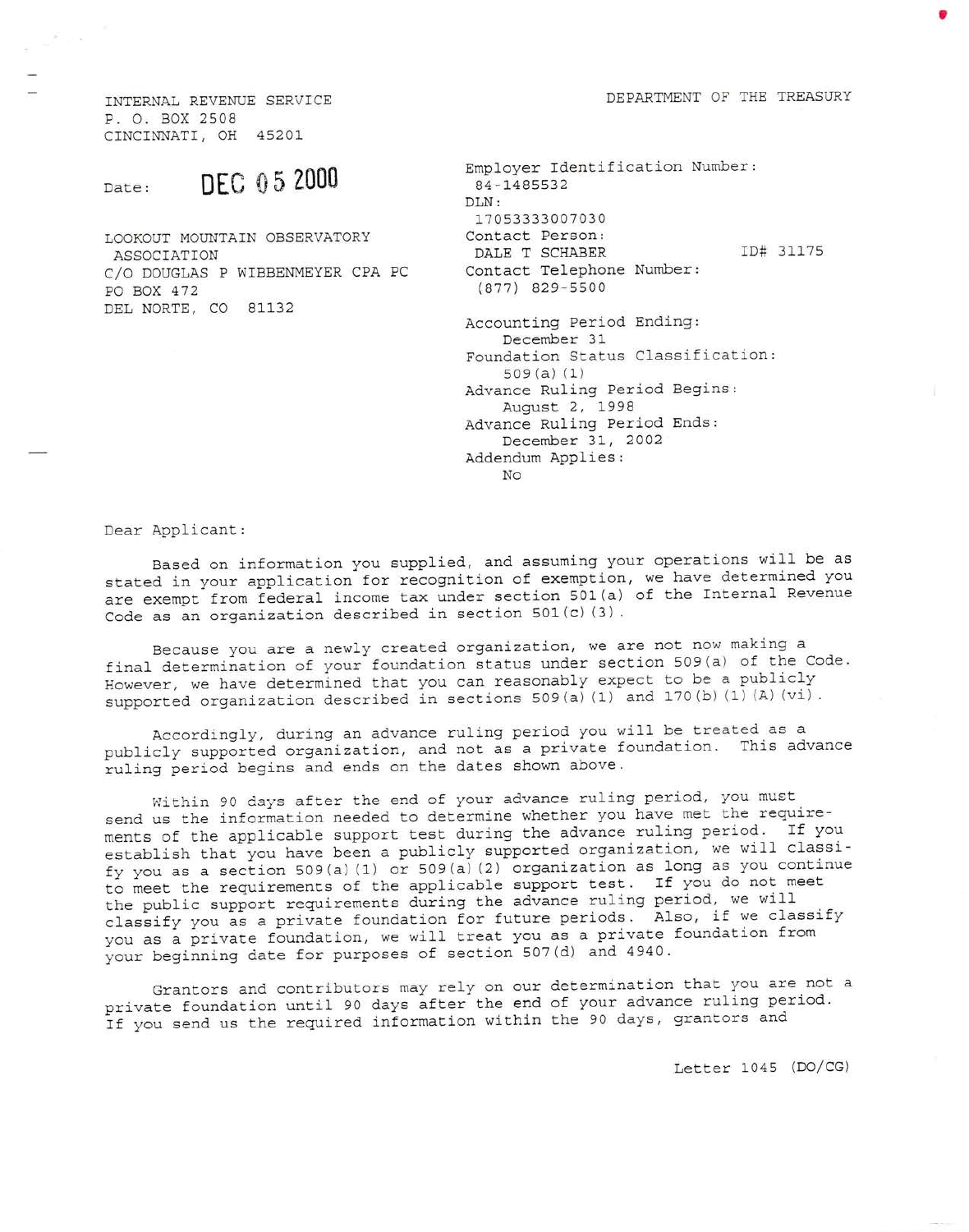## LOOKOUT MOUNTAIN OBSERVATORY

contributors may continue to rely on the advance determination until we make a final determination of your foundation status.

If we publish a notice in the Internal Revenue Bulletin stating that we will no longer treat you as a publicly supported organization, grantors and contributors may not rely on this determination after the date we publish the notice. In addition, if you lose your status as a publicly supported organization, and a grantor or contributor was responsible for, or was aware of, the act or failure to act, that resulted in your loss of such status, that person may not rely on this determination from the date of the act or failure to act. Also, if a grantor or contributor learned that we had given notice that you would be removed from classification as a publicly supported organization, then that person may not rely on this determination as of the date he or she acquired such knowledge.

If you change your sources of support, your purposes, character, or method of operation, please let us know so we can consider the effect of the change on your exempt status and foundation status. If you amend your organizational document or bylaws, please send us a copy of the amended document or bylaws. Also, let us know all changes in your name or address.

As of January 1, 1984, you are liable for social security taxes under the Federal Insurance Contributions Act on amounts of \$100 or more you pay to each of your employees during a calendar year. You are not liable for the tax imposed under the Federal Unemployment Tax Act (FUTA).

Organizations that are not private foundations are not subject to the private foundation excise taxes under Chapter 42 of the Internal Revenue Code. However, you are not automatically exempt from other federal excise taxes. If you have any questions about excise, employment, or other federal taxes, please let us know.

Donors may deduct contributions to you as provided in section 170 of the Internal Revenue Code. Bequests, legacies, devises, transfers, or gifts to you or for your use are deductible for Federal estate and gift tax purposes if they meet the applicable provisions of sections 2055, 2106, and 2522 of the Code.

Donors may deduct contributions to you only to the extent that their contributions are gifts, with no consideration received. Ticket purchases and similar payments in conjunction with fundraising events may not necessarily qualify as deductible contributions, depending on the circumstances. Revenue Ruling 67-246, published in Cumulative Bulletin 1967-2, on page 104, gives guidelines regarding when taxpayers may deduct payments for admission to, or other participation in, fundraising activities for charity.

You are not required to file Form 990, Return of Organization Exempt From Income Tax, if your gross receipts each year are normally \$25,000 or less. If you receive a Form 990 package in the mail, simply attach the label provided, check the box in the heading to indicate that your annual gross receipts are normally \$25,000 or less, and sign the return. Because you will be treated as a public charity for return filing purposes during your entire advance ruling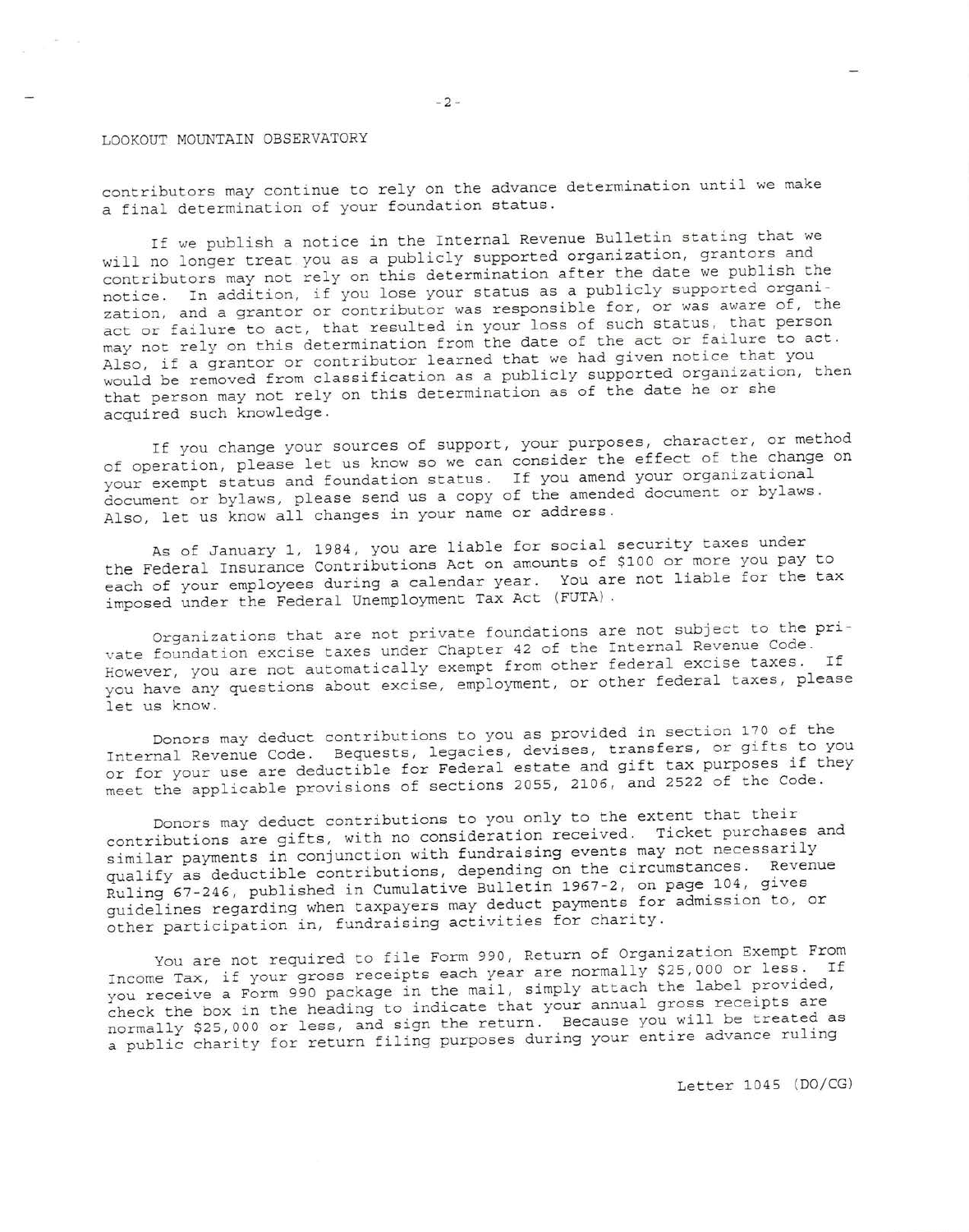## LOOKOUT MOUNTAIN OBSERVATORY

period., you should file Form 990 for each year in your advance ruling period that you exceed the \$25,000 filing threshold even if your sources of support do not satisfy the public support test specified in the heading of this letter.

If a return is required, it must be filed by the 15th day of the fifth month after the end of your annual accounting period. A penalty of \$20 a day is charged when a return is filed late, unless there is reasonable cause for the delay. However, the maximum penalty charged Cannot exceed \$10,000 or 5 percent of your gross receipts for the year, whichever is less. For organizations with gross receipts exceeding \$1,000,000 in any year, the penalty is \$100 per day per return, unless there is reasonable cause for the delay. The maximum penalty for an organization with gross receipts exceeding \$1,OOO,OO0 shalt not exceed \$50,000. This penalty may also be charged if <sup>a</sup> return is not complete. So, please be sure your return is complete before you<br>file it.

You are not required to file federal income tax returns unless you are subject to the tax on unrelated business income under section 511 of the Code. If you are subject to this tax, you must file an income tax return on Form ggo-T, Exempt organization Business Income Tax Return. In this letter we are not determining whether any of your present or proposed activities are unrelated trade or business as defined in section 513 0f the code.

you are required to make your annual information return, Form 990 or Form 990-EZ, available for public inspection for three years after the later of the due date of the return or the date the return is fi1ed. You are also required to make available for public inspection your exemption application, any supporting documents, and your exemption letter. Copies of these documents are also required to be provided to any individual upon written or in person request without charge other than reasonable fees for copying and postage. You may fulfill this requirement by placing these documents on the Internet. Penalties may be imposed for failure to comply with these requirements. Additional information is available in Publication 557, Tax-Exempt Status for Your Organization, or you may call our toll free number shown above.

You need an employer identification number even if you have no employees. If an employer identification number was not entered on your application, we will assign a number to you and advise you of it. Please use that number on all returns you file and in all correspondence with the Internal Revenue Service.

If we said in the heading of this letter that an addendum applies, the addendum enclosed is an integral part of this letter.

Because this letter could help us resolve any guestions about your exempt status and foundation status, you should keep it in your permanent records.